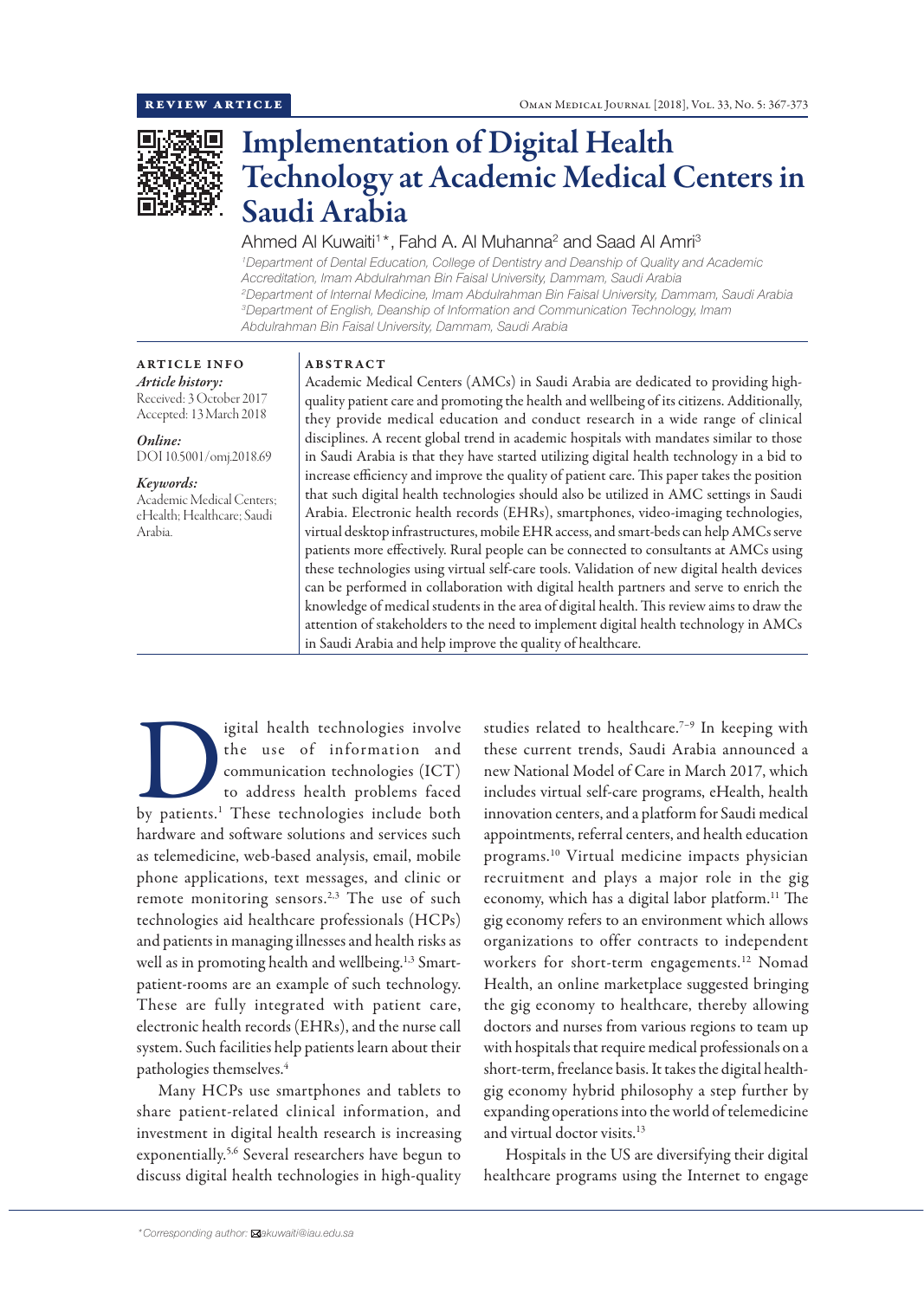and monitor patients.<sup>14</sup> In academic medical centers (AMCs), digital health technologies offer massive potential to improve the quality of patient care, reduce costs, and increase patient-centeredness in healthcare.7 The Saudi Arabian government has also emphasized utilizing information technology (IT) in the healthcare sector. To achieve this, some hospitals have started using healthcare information systems to provide high-quality patient care.<sup>15</sup> Of late, digital health technologies have gained much attention among stakeholders of AMCs in Saudi Arabia.

An AMC, or university teaching hospital, is a constellation of functions and organizations committed to improving the health of patients through the integration of their roles in research, education, and patient care.<sup>16</sup> The objectives of the AMC in Saudi Arabia include treatment, teaching, and research.17,18 Patient care delivered by AMCs is complex and expensive, which in turn mean they depend on the government for funds.17 The model for hastening biomedical innovation at AMCs can be well-established and driven by expertise in basic science and technology, colocation of patients, physicians, and clinical facilities, and availability of funding for biomedical research.19 AMCs are now recognizing the need to retool their innovation programs for the emerging world of digital health. Therefore, this review aimed to discuss the importance of implementing digital health technologies in AMCs in Saudi Arabia and discuss the impact of the gig economy on healthcare workers.

#### *Effect of gig economy on healthcare workers*

The gig economy and digital labor, by way of facilitating the provision of job offers in required areas, are considered integral to planning for economic development by many governments and policymakers. Given the influence these new technologies have on the livelihoods of workers, the subject has been gathering increased attention worldwide.<sup>20</sup> The rise of digital labor has developed due to the convergence of two trends: (i) unemployment and under-employment, which are major social and economic concerns for policy-makers, for people with jobs and people looking for jobs; $21$  and (ii) rapidly changing connectivity, observed in most countries. The International Labor Organization estimated that there would be 213 million new labor market entrants between 2014 and 2019.<sup>22</sup> About 10 years



In 2016, the market for digital work was rapidly growing and valued at around US\$ 4.4 billion.26 An index measuring the utilization of digital labor platforms estimated that their use is growing globally at a rate of 25% per year.<sup>27</sup> This is true regarding the healthcare market as well, where digital labor is badly needed to reduce the cost of healthcare services.

In recent days, labor markets have started facing a radical change in their nature of work due to the transformation of digital platforms. This development has had a positive impact, chiefly, by matching workers with jobs more efficiently and transparently. On the other hand, there is a loss of the traditional employer-employee relationship, which has long served as the primary channel through which worker benefits and protections are provided.<sup>28</sup>

## *The interest of the Saudi population in digital health technology*

In Saudi Arabia, consumers have begun to consider digital health technology as an integral part of effective health management. About 84% of consumers found the importance of technology in managing their health. They use websites (44%), applications (40%), social media (41%), and wearable technology (14%) to manage their health. Some consumers also use remote consultation (24%) and remote monitoring (12%) for health management. Further, health applications related to fitness (46%) and diet/ nutrition (54%) are the most popular among users. About 81% of consumers acknowledged better care when their doctors access and use EHRs. In contrast, 65% of consumers prefer in-person visits over virtual visits (35%). Such customers also believe that virtual

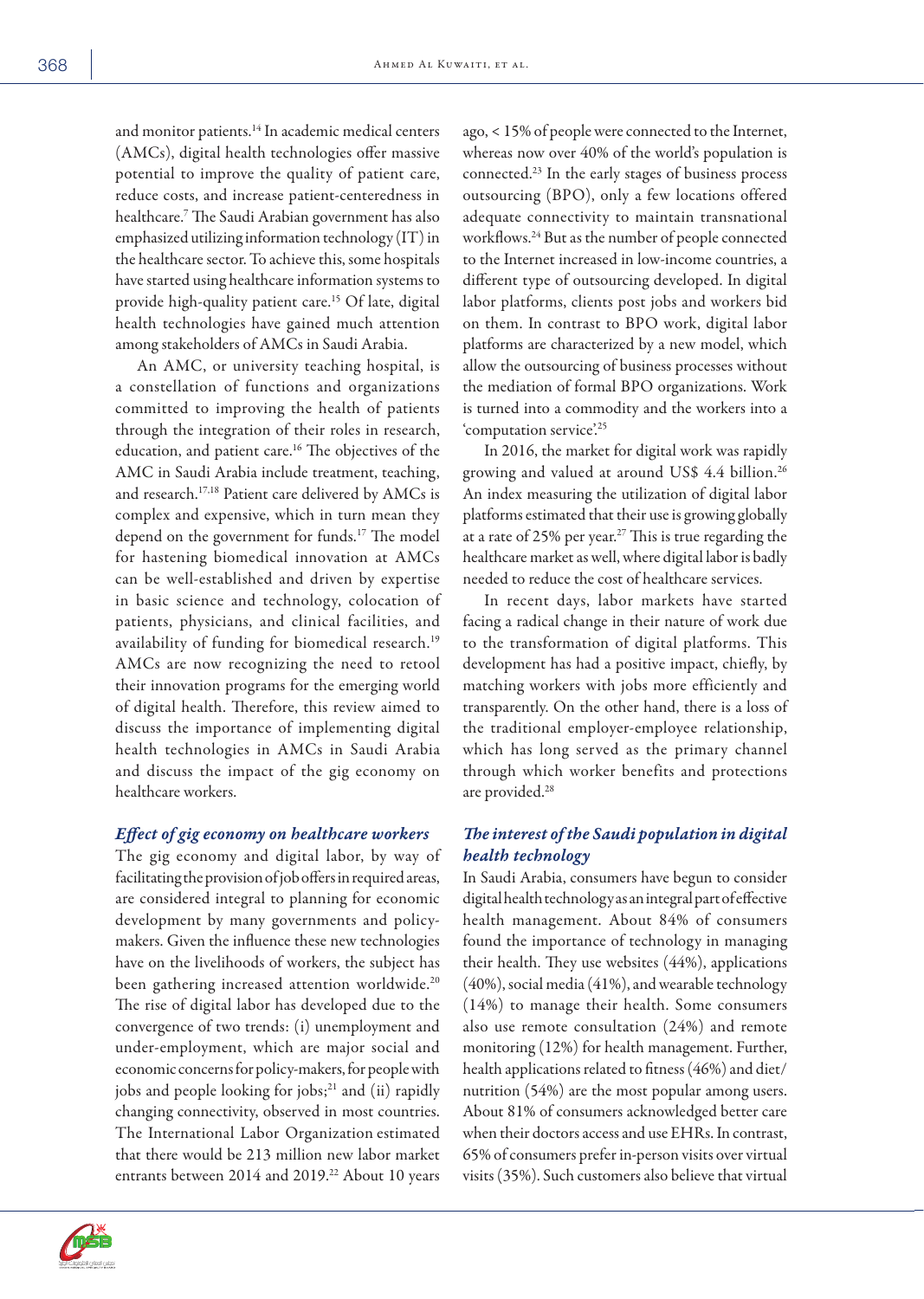visits could provide benefits such as lower costs (50%), scheduling convenience (37%), and quality care (48%). Moreover, Saudi consumers are eager to track their health using digital tools and share the data with HCPs. The percentage of consumers ready to share wearable or application data with a doctor and nurse were reported as 76% and 67%, respectively.29 Thus, digital health technologies are assisting patients on how to understand, monitor, and gain control of their health.29 The National Model of Care announced in 2017 by the Minister of Health emphasizes the role of digital health technology as an important component of health services, and the Saudi population is responding favorably to the use of such technology in obtaining quality healthcare.<sup>21</sup>

## Digital health technology in AMCs

# *Developing a digital hospital network at AMCs*

Digital hospitals are complex ecosystems with various clinical and business processes comprising numerous sub-processes. Through proper integration using ICT, these processes unite patients, HCPs, assets, and information throughout the hospital, and thereby deliver the right information and resources at the right time to the point of care. In Spain's Catalonia, digital health technologies are utilized in the hospital network to aid HCPs in sharing patient data, improving patient experience, and delivering time-sensitive care. Similarly, New Parkland hospital of the Parkland Health and Hospital System in Dallas was pronounced a 'Digital Hospital', and a more automated and integrated ICT environment was created to help solve patient care problems and bring about improvements.4,30 Patient waiting time for consulting specialists has been significantly reduced through digital health technologies that connect primary care physicians with hospital professionals.31 These advances can help patients facing a variety of health problems. For instance, in Saudi Arabia, of all the deaths that occurred in 2014, about 5% were due to diabetes and 46% to cardiovascular diseases.32 Digital health devices should be designed and utilized in hospitals to assist patients in the management of such non-communicable diseases (NCDs); AMCs can use such devices to support cardiac patients remotely.

However, AMCs face significant barriers to the development and adoption of digital health technologies and should be positioned to overcome them.33 Barriers to the adoption of eHealth technologies by physicians were identified as design and technical concerns, privacy and security, cost and liability issues, productivity, patient and physician interaction, lack of time, workload, and threatened clinical autonomy.<sup>34</sup> AMCs and the authorities involved in their governance need to create the necessary infrastructure and processes to meet these challenges.

#### *Sharing information between AMCs*

Using integrated healthcare information systems has allowed Saudi hospitals to provide the best possible treatment for clinical problems and maintain medical and administrative records. In addition, some hospitals have integrated networks to share clinical information and patients' medical histories. Through these integrated networks, it is possible to diagnose and treat patients online. One can choose doctors and instruments for their treatment through information networks.<sup>35</sup> Further, using integrated networks, feedback on patients' status and their management can be obtained from various HCPs of partnering AMCs inside and outside Saudi Arabia.

## *Developing research in academic and clinical areas*

AMCs should focus on research activities in academic and clinical areas by exploring and testing the use of various advanced devices in digital health. The University of California at San Francisco (UCSF), an AMC, recently initiated a Health e-Heart study, which combines biometric monitoring and social media tools to predict the risk of cardiac diseases.7 UCSF has also developed a new research methodology and is validating new research tools.<sup>36</sup> In Oman, Al-Abri et al,<sup>37</sup> intended to validate the iOS device-based uHear application as a screening tool for hearing loss in a clinical setting. By validating this app, healthcare workers in primary care could detect hearing loss and reduce unnecessary referrals.

Ortiz and Clancy<sup>38</sup> explained the development of an Integrated Delivery System Research Network (IDSRN), which could capitalize on the research capacity of large integrated delivery systems in the US. This network includes various partners who are well-matched for conducting relevant research. The advantages of IDSRNs are that they generate results at a faster rate and study the different ways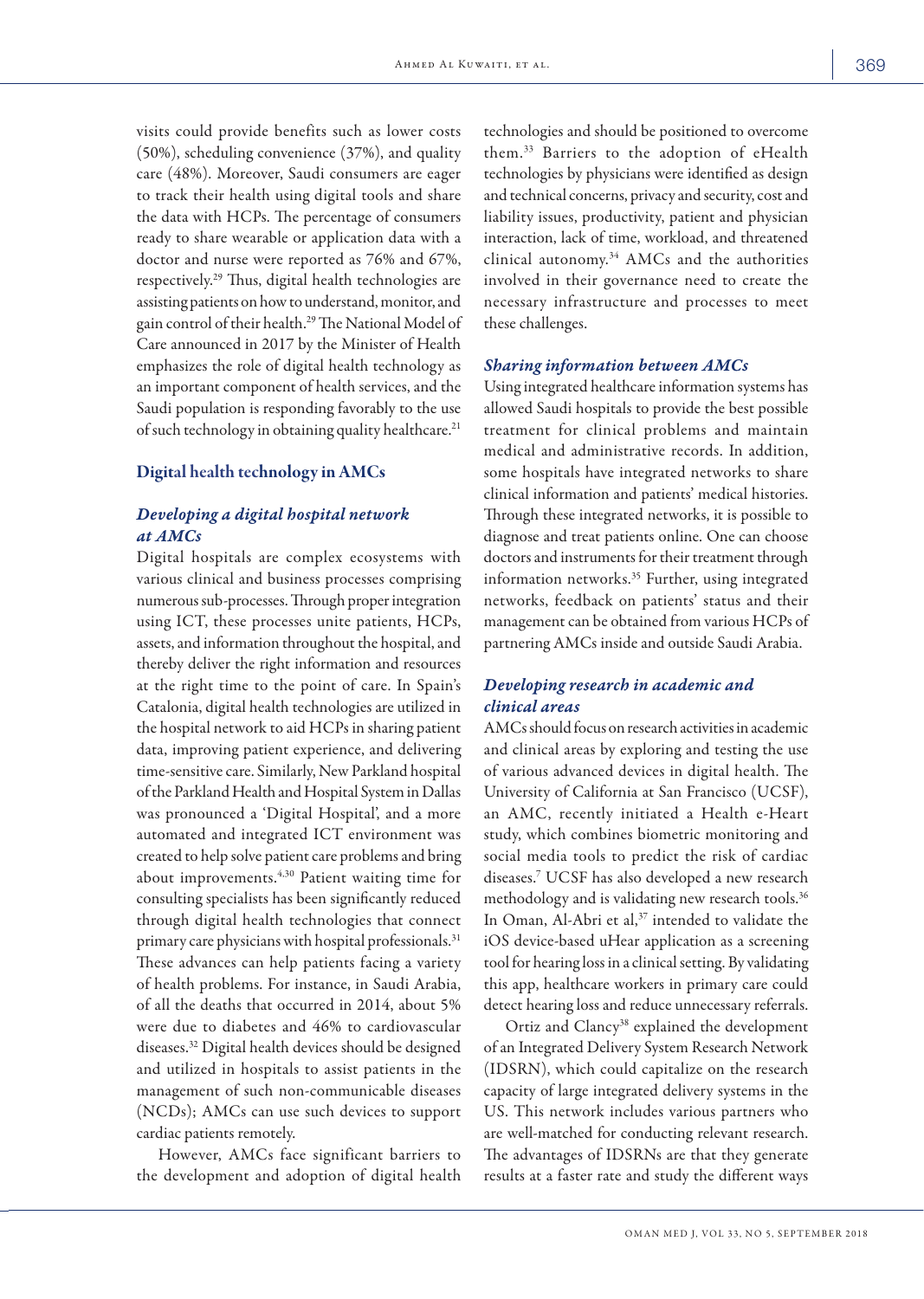that ICT can improve the quality of health care in diverse settings. Some network partners studied how automated electronic reminders affect compliance with recommended guidelines for the management of patients with diabetes. Along these lines, AMCs in Saudi Arabia can develop research networks through partnerships between AMCs within and outside the country using digital health technology in the screening, detection, and management of NCDs. Further, these networks will also provide a channel to faculty and medical students to perform a wide range of research using digital health technology along with physicians outside Saudi Arabia.

Apart from patient care, teaching and research are also considered key functions of AMCs. It is observed that the utilization of ICT in teaching, learning, and research to support the outcome in the educational system is inadequate. Therefore, Saudi universities should invest sufficiently in ICT, technical infrastructure, and skilled human resources to generate and improve the quality of learning and teaching. Further, it is essential to create collaborations between international academicians and Saudi universities; this can improve the quality of research and will facilitate international benchmarking. In addition, university-industry collaboration is essential to increase industry-based financial support for research, which focuses to a greater degree on practical health outcomes that would be of ultimate benefit to the nation.39

# *Developing AMCs as a platform for digital health innovation*

Recently, UCSF developed a center for digital health innovation to assist researchers, patients, and physicians in developing new technologies and validating the developed tools through collaborations with partners such as Samsung.<sup>40</sup> AMCs such as UCSF and Partners Healthcare have also worked to integrate digital health tools into medical education and training programs. A new course available at UCSF allows medical students to gain credit for editing health-related Wikipedia articles.7 In addition, opportunities for both internal and external internship in digital health are offered at AMCs.7 Such centers for digital health innovation can be developed at AMCs in Saudi Arabia through digital health partners so that new digital health devices can be created and validated. New courses on digital health can also be introduced to Saudi

medical students in collaboration with digital health partners, thereby achieving integration of digital health innovation and medical education.

#### *Use of mobile devices in digital health*

Mobile devices can empower patients and their caretakers in controlling health problems and reducing their dependency on physicians for health information. These devices can use digital technology to present research information online, share experiences, and identify treatment options. They provide access to health information and education, which are important drivers of patient engagement. Fitness, medical reference, and wellness applications are widely available health applications that provide information related to health. In 2014, the number of health applications on iOS and Android had doubled to over 100 000 in 2.5 years, and top pharmaceutical companies had 63% more unique applications.41 Therefore, AMCs in Saudi Arabia can expect to have or create customized applications on fitness and health, so that health information can be shared between health centers, patients, and carers. Since NCDs accounted for 78% of total deaths of the Saudi population,<sup>32</sup> clinical information about NCDs can be made available through unique health applications. This may assist in creating awareness among Saudi citizens about NCDs and other communicable diseases.

The use of mobile devices and medical applications for HCPs also include information and time management, health record maintenance and access, clinical decision-making, patient monitoring, and medical education and training.<sup>42</sup> Several studies have also shown that mobile devices allow HCPs to be more efficient in their work practices.<sup>43,44</sup> Deloitte (2013) stated that effective implementation of health information technologies such as EHRs, e-prescribing, health information exchange, analytics/decision support, patient support tools, and mobile health technologies can improve the efficiency of clinical practice.<sup>45</sup>

### *Telehealth/telemedicine*

In recent years, there has been significant growth in the use of telehealth. Many hospitals in the US connect patients and consultants using video and other technology.46 The Medical University of South Carolina, an AMC, has utilized telehealth to improve the health of the state including most rural

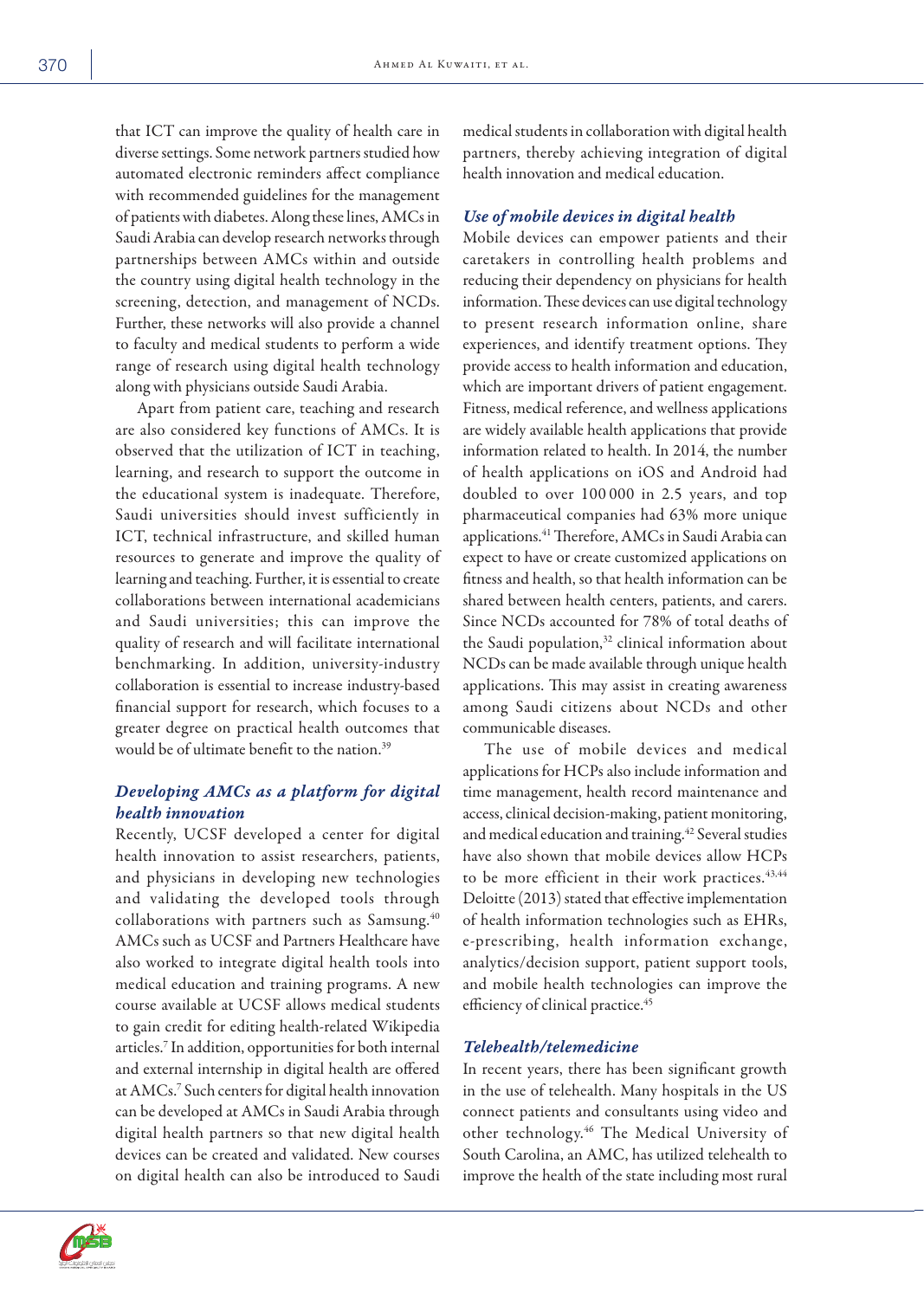regions.47 Nationally, according to the Washington Post, over 15 million Americans have received some form of remote care.<sup>11</sup> In 2016, about 72% of hospitals and 52% of physicians offered telemedicine services.<sup>11</sup> Since various factors such as coverage, payment, and other policy issues limit the complete use of telehealth, there is a need for the expansion of America's government-supported Medicare coverage and payment; hence, and a more flexible approach to add new telehealth services to Medicare has been advocated.46

Altuwaijri<sup>15</sup> stated that a robot could be used by surgeons while conducting surgery in another city. This service can greatly be utilized in Saudi Arabia due to its vast geographical spread and the existence of many villages. Hence, AMCs in Saudi Arabia can also implement telehealth/telemedicine to connect patients with consultants of various medical centers abroad. This way, international standards of medical treatment, health education, and public health services can be provided to citizens. Also, patients from outside Saudi Arabia can be linked with consultants of AMCs in Saudi Arabia through telehealth/telemedicine. In addition, it is essential to connect primary care centers in rural areas of Saudi Arabia with AMCs inside and outside the country using digital health technologies, so that better treatment and health education can reach rural populations. As stated earlier, the National Model of Care declared that the nation's healthcare system should benefit from technology to the maximum, implying the use of virtual self-care, telemedicine, national-wide EHR, and health education programs.

## *Creating collaboration with industry and technology accelerators*

A recent study stated that UCSF and Partners Healthcare made academic-industrial partnerships with industries which range from start-ups in their early stages to large incumbent technology companies.7 Even though many AMCs have existing relationships with large IT vendors, new partnerships with technology accelerators like Rock Health and StarX play a significant role in introducing AMCs to early-stage start-ups.<sup>48</sup> Such involvement of technology accelerators assists AMCs to create areas of continual development and innovation, improve health incomes, reduce costs, and enhance the patient experience. For example, UCSF and Rock Health have conducted annual events where clinical

issues identified at UCSF are presented to digital health technology inventors and sponsors from the large US digital health community.<sup>7</sup> Likewise, AMCs in Saudi Arabia can also demonstrate to technology developers various clinical problems found in the Saudi population by conducting annual conferences. This, in turn, would expose AMCs to new inventions of the digital health community and induce digital health partners to further work on innovative technologies to help address clinical problems among the Saudi population.

## *Developing new business models through AMCs*

AMCs are also initiated to explore new business models to monetize their efforts in digital health. AMCs like UCSF and Partners Healthcare have created programs where the costs of clinical research studies can be balanced through sharing agreements with industry partners. For example, the UCSF-Samsung Digital Health Innovation Lab was created by UCSF after forging a partnership with Samsung to validate mobile health sensor technologies. New licensing and contracting capabilities tailored for ICT solutions are developed by UCSF and Partners Healthcare to allow new undertakings within their commercialization offices.7 In Saudi Arabia, AMCs can share agreements with digital health partners to create new programs to reduce the cost of their clinical trials and validate the health sensor technologies. New inventions from research can also be claimed for patency and commercialized through various digital health partners.

### **CONCLUSION**

Hospitals incorporating the latest digital health technology into the services they provide have seen better prospects in boosting their efficiency and quality through greater integration of all sources of care at their disposal. Such technologies also aid in providing online information, disease management, remote monitoring, and telemedicine services. AMCs should be updated with digital health technologies in the form of EHR, health applications in smartphones, telehealth, and digital health innovation to meet the demands of the growing Saudi population and the challenges posed by the increased occurrence of NCDs and other communicable diseases. Through this, AMCs can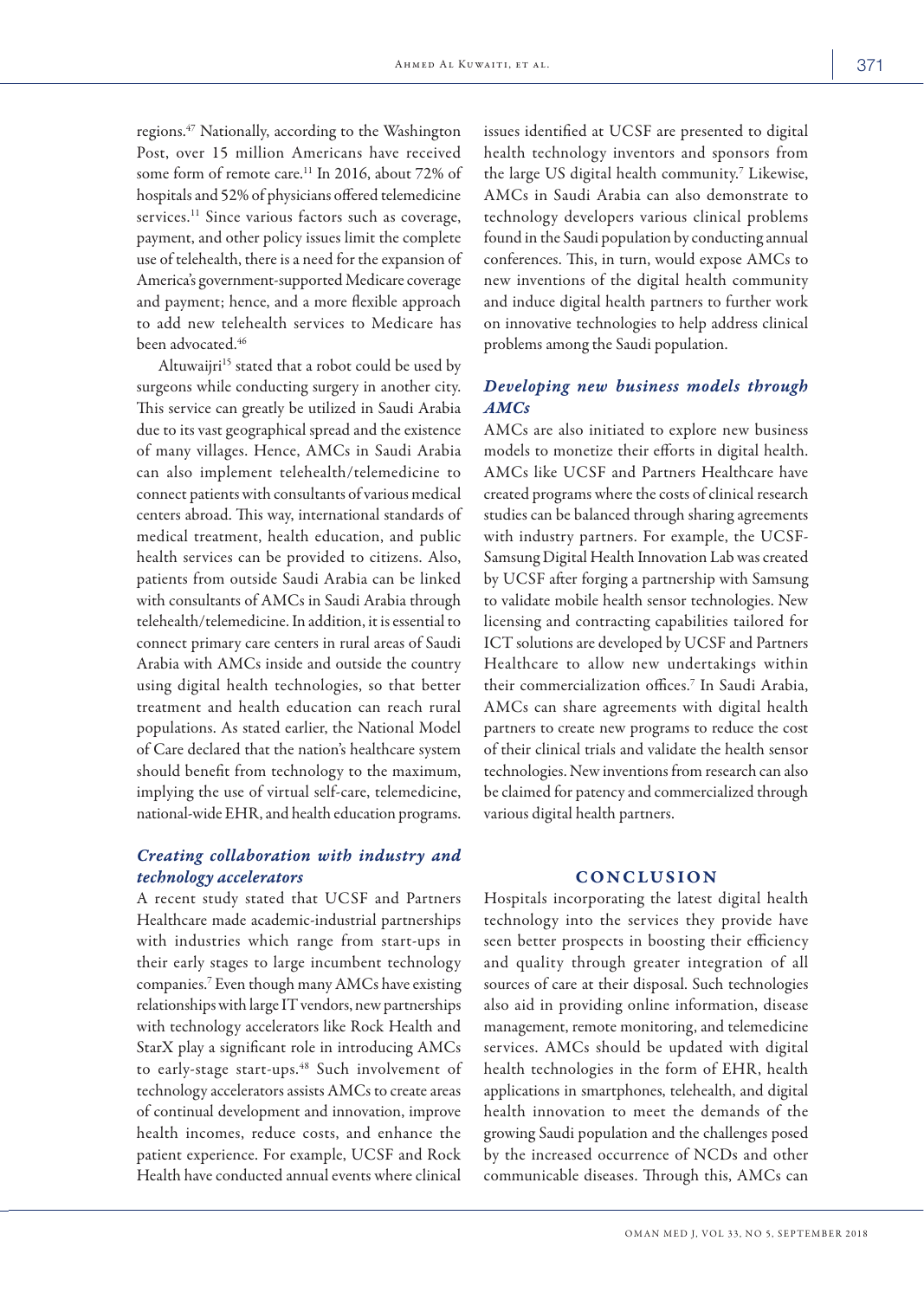expand capacity, bring about high process efficiencies and broad advances in healthcare access, and improve the quality of patient care and safety. Barriers should also be identified and resolved while implementing digital health technologies in AMCs.

#### *Disclosure*

The authors declared no conflicts of interest. No funding was received for this study.

#### references

- 1. Bhavnani SP, Narula J, Sengupta PP. Mobile technology and the digitization of healthcare. Eur Heart J 2016 May;37(18):1428-1438.
- 2. Widmer RJ, Collins NM, Collins CS, West CP, Lerman LO, Lerman A. Digital health interventions for the prevention of cardiovascular disease: a systematic review and metaanalysis. Mayo Clin Proc 2015 Apr;90(4):469-480.
- 3. Digital health. Food and drug administration. 2016 [cited 2017 May 08]. Available from: https://www.fda.gov/ medicaldevices/digitalhealth/.
- 4. Gregg HA. A preview of Parkland's new digital hospital. 2014 Sep 03 [cited 2017 April 30]. Available from: http:// www.beckershospitalreview.com/healthcare-informationtechnology/a-preview-of-parkland-s-new-digital-hospital. html.
- 5. Mobasheri MH, King D, Johnston M, Gautama S, Purkayastha S, Darzi A. The ownership and clinical use of smartphones by doctors and nurses in the UK: A multicenter survey study. BMJ Innov 2015 October 9. [cited 2017 May 08. Available from: http://innovations.bmj.com/content/ bmjinnov/early/2015/10/08/bmjinnov-2015-000062.full. pdf.
- 6. Rock health. Digital health funding: A year in review. 2013 [cited 2017 May 13]. Available from: https://www. slideshare.net/RockHealth/2012-year-end-funding-report.
- 7. DePasse JW, Chen CE, Sawyer A, Jethwani K, Sim I. Academic Medical Centers as digital health catalysts. Healthc (Amst) 2014 Sep;2(3):173-176.
- 8. Khalifa M. Barriers to health information systems and electronic medical records implementation: A field study of Saudi Arabian Hospitals. Procedia Comput Sci 2013;2013(21):335-342.
- 9. Cliff B. Using technology to enhance patient-centered care. J Healthc Manag 2012 Sep-Oct;57(5):301-303.
- 10. National Transforming Program 2020. Ministry of health initiatives. 2017 [cited 2017 May 20]. Available from: http://vision2030.gov.sa/en/ntp.
- 11. Myhealthtalent.com. How virtual medicine affects physician recruitment. 2017 Mar 28 [cited 2017 May 25]. Available from: http://www.myhealthtalent.com/article/ how-virtual-medicine-affects-physician-recruitment/.
- 12. Storey D, Steadman T, Davis C. Is the gig economy a fleeting fad, or an enduring legacy? 2016 [cited 2018 Mar 6]. Available from: https://gigeconomy.ey.com/Documents/ Gig%20Economy%20Report.pdf.
- 13. Mukherjee SY. This startup is bringing the gig economy to health care with virtual doctor visits. Fortune Brainstorm Health Daily. 2017 Nov 15 [cited 2018 Mar 6]. Available from: http://fortune.com/2017/11/15/healthcaretelemedicine-nomad/.
- 14. Brohan M. Hospitals broaden their use of digital healthcare. 2016 July 18 [cited 2017 Mar 22]. Available from: https:// www.digitalcommerce360.com/2016/07/18/hospitalsbroaden-use-digital-healthcare/.
- 15. Altuwaijri MM. Electronic-health in Saudi Arabia. Just around the corner? Saudi Med J 2008 Feb;29(2):171-178.
- 16. Kohn LT. Academic health centers: leading change in the 21st century. Institute of Medicine (US) Committee on the Roles of Academic Health Centers in the 21<sup>st</sup> Century. Washington DC: National Academies Press; 2004.
- 17. Al-Muhanna FA. The future of academic medical centers in saudi arabia: difficulties encountered in a teaching hospital. J Family Community Med 1999 Jul;6(2):23-28.
- 18. Valberg LS, Gonyea MA, Sinclair DG, Wade J. Planning the future academic medical centre. CMAJ 1994 Dec;151(11):1581-1587.
- 19. Toner M, Tompkins RG. Invention, innovation, entrepreneurship in academic medical centers. Surgery 2008 Feb;143(2):168-171.
- 20. Graham M, Hjorth I, Lehdonvirta V. Digital labour and development: impacts of global digital labour platforms and the gig economy on worker livelihoods. Transfer (Bruss) 2017 May;23(2):135-162.
- 21. International Labour Organization (ILO). World employment social outlook: the changing nature of jobs. Geneva: International Labour Organization; 2015.
- 22. International Labour Organization. (ILO). World of Work Report 2014. Geneva: International Labour Organization; 2014.
- 23. ITU. ICT facts and figures 2016. Geneva: International Telecommunications Union. 2016 [cited 2017 May 11]. Available from: http://www.itu.int/en/ITU-D/Statistics/ Documents/facts/ICTFactsFigures2016.pdf.
- 24. Information Economy Report 2009. New York: United Nations Conference on Trade and Development; 2009.
- 25. Irani L. Difference and dependence among digital workers: the case of Amazon Mechanical Turk. South Atl Q 2015 Jan;114(1):225-234.
- 26. Kuek SC, Paradi-Guilford C, Fayomi T, Imaizumi S, Ipeirotis P, Pina P, et al. The global opportunity in online outsourcing. Washington: The World Bank; 2015.
- 27. Kassi O, Lehdonvirta V. The online labour index: measuring the online gig economy for policy and research. The iLabour Project: Investigating the Construction of Labour Markets, Institutions and Movements on the Internet. 2016 [cited 2017 May 11]. Available from: http://ilabour.oii.ox.ac.uk/ online-labour-index/.
- 28. Tyson L. How can we protect workers in the gig economy? 2015 Nov 30 [cited 2017 Apr 25]. Available from: https:// www.weforum.org/agenda/2015/11/how-can-we-protectworkers-in-the-gig-economy/.
- 29. Safavi K, Altuwaijri M. Patients want a heavy dose of digital. 2016 [cited 2017 May 18]. Available from: https:// www.accenture.com/t20160622T210005\_\_w\_\_/saen/\_acnmedia/PDF-23/Accenture-Patient-Engagement-Infographic-Saudi-Arabia.pdf.
- 30. Jacobson S. A new world of care. The Dallas Morning News. 2015 Aug 14 [cited 2017 May 07]. Available from: http:// interactives.dallasnews.com/2015/new-parkland/.
- 31. IBM Gobal Business Services. The digital hospital evolution: Creating a framework for the healthcare system of the future. 2013 [cited 2017 March 30]. Available from: https://www-935.ibm.com/services/multimedia/2\_-\_ The digital hospital evolution.pdf.
- 32. World Health Organization (WHO). Non Communicable Diseases (NCD) Country Profiles-2014; 2014 [cited 2017 Mar 30]. Available from: http://apps.who.int/iris/ bitstream/handle/10665/128038/9789241507509\_eng. pdf;jsessionid=044D229A01EB0F26C211F3CEB45D84 BA?sequence=1.
- 33. Shaprio LA, Angelo M. Teaching hospitals are the best place to test health innovation. Har Bus Rev 2014 Nov 21 [cited 2017 June 05]. Available from: https://hbr.org/2014/11/ teaching-hospitals-are-the-best-place-to-test-healthinnovation.
- 34. de Grood C, Raissi A, Kwon Y, Santana MJ. Adoption of e-health technology by physicians: a scoping review. J Multidiscip Healthc 2016 Aug;9:335-344.